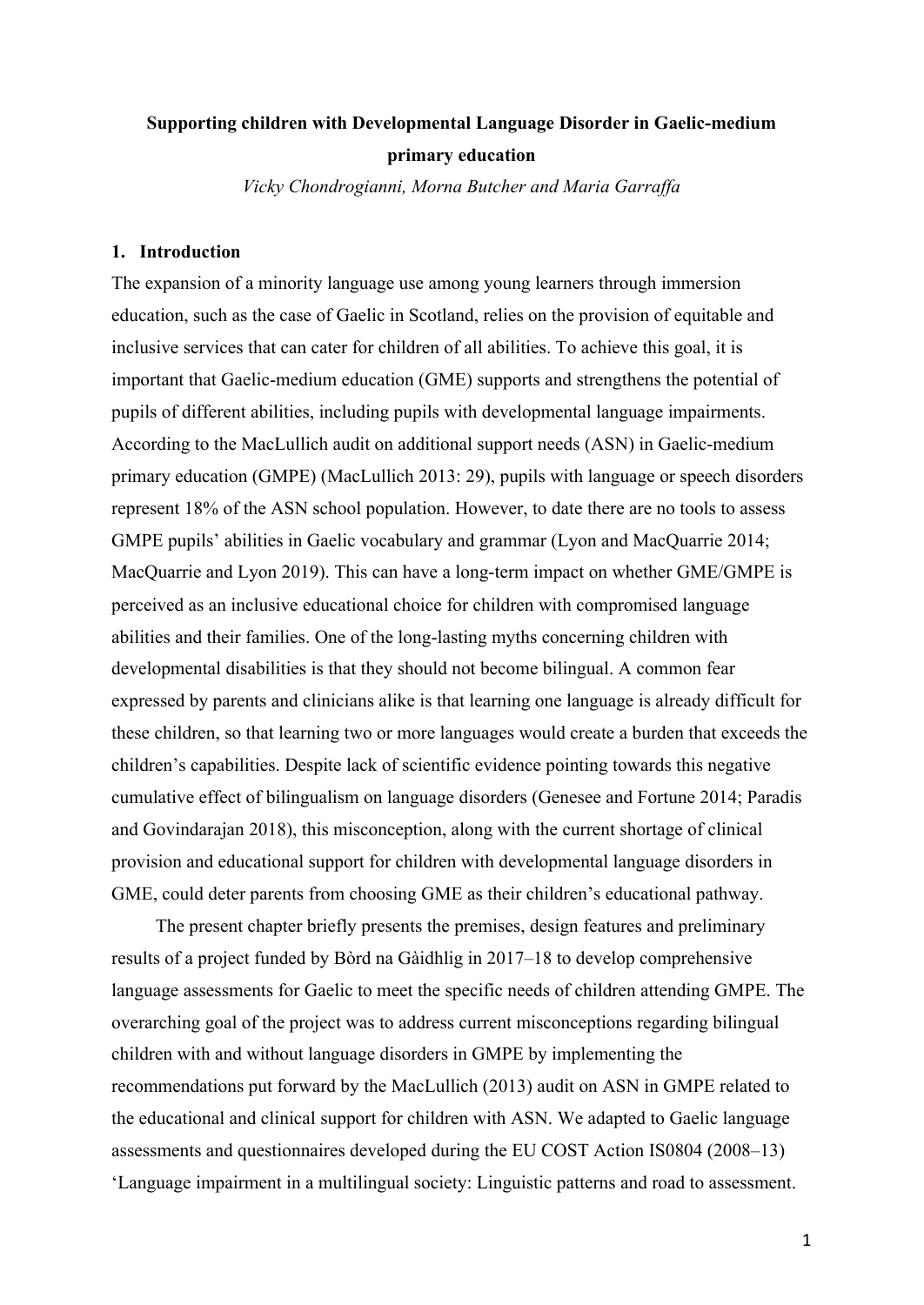Previous research with Welsh-English bilingual children attending Welsh-medium education in North Wales' (Chondrogianni and John 2018; Chondrogianni and Kwon 2019) and with other bilingual populations across the UK (Chondrogianni and Marinis 2012; Marinis and Chondrogianni 2010) reported that the available English language assessments are insufficient for addressing the needs of bilingual children. Furthermore, given that any language impairment surfaces across both languages of the bilingual individual, the current gold standard is that both languages should be considered in diagnosis and treatment (Stow and Pert 2015). The development of appropriate tools for Gaelic will allow ASN coordinators and Gaelic-medium teachers to provide comprehensive support to pupils attending Gaelic immersion education and their families (MacQuarrie and Lyon 2018).

#### **2. Children with language disorders in GME in Scotland**

GME is an immersion model distinct to Scotland that spans across preschool, primary and secondary education and targets the acquisition of both Gaelic and English with the view to make children fully bilingual by the time they enter secondary education. Gaelic is prioritised in the first three years of GMPE and English is introduced slowly in lessons (O'Hanlon, Paterson and McLeod 2012). Pupils entering GMPE come from a variety of backgrounds. Most pupils come from families with no Gaelic at home and are immersed in Gaelic at school (Stephen et al. 2010). A small proportion of parents (approximately 18%) are native speakers of Gaelic (O'Hanlon et al. 2012). Nursery provision may or may not be attached to school(s) in areas that offer GMPE. As a result, pupils enter primary schools with mixed prior experience of formal instruction in Gaelic. According to the most recent census (2011), only 1.1% of the Scottish population can speak Gaelic, but there was an increase between 2001 and 2011 in the proportion of young people who speak the language (National Records of Scotland 2015: 9). In 2017–18, GME was offered at 53 nurseries, 61 primary schools and 31 secondary schools in Scotland (Bòrd na Gàidhlig 2018: 8–14).

Although the number of children entering GME in Scotland has increased (McLeod 2020: 297–8), the provision of assessments for reading, writing and numeracy in GME has been delayed by two years after the process has begun for English-medium education (MacQuarrie and Lyon 2018). This decision suggests lack of parity between the two educational systems, accentuated further by the lack of (standardised) language assessments for Gaelic. Although children with speech and language disorders constitute 18% of the ASN population according to the MacLullich (2013) audit, there is a lack of assessments for Gaelic that go beyond assessing phonological skills (Lyon 2011). The MacLullich (2013) audit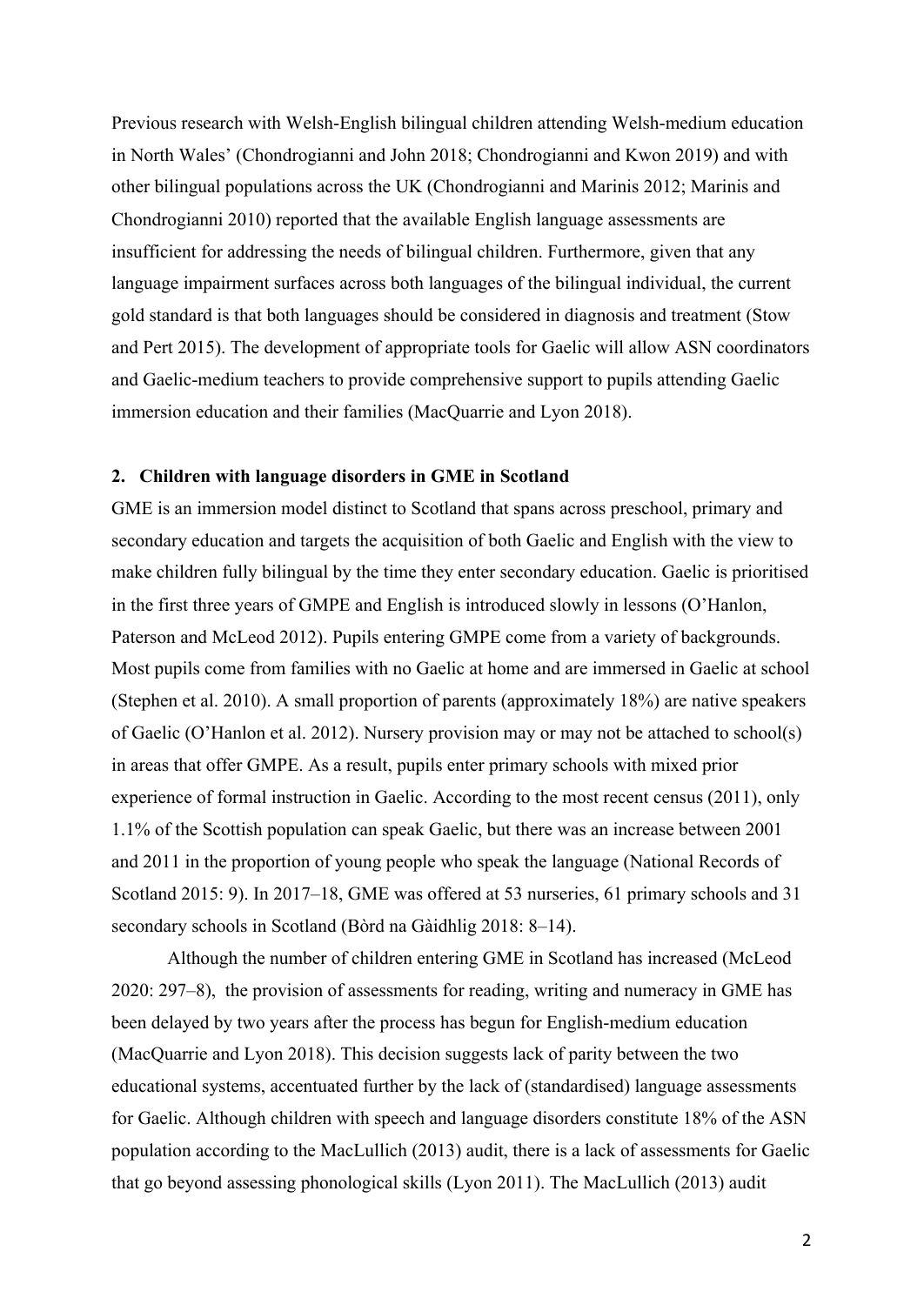highlighted the need to develop tools for the identification of language disorders in Gaelicspeaking children in GMPE, as currently teachers and clinicians rely exclusively on informal assessments (Lyon and MacQuarrie 2014).

## **3. Bilingual children with Developmental Language Disorder**

In the present study, we targeted children in GMPE who had or were at risk of Developmental Language Disorder (DLD), a recently coined term for the better-known Specific Language Impairment (SLI). This is a developmental disorder that primarily affects children's abilities to learn, produce and/or comprehend language (Leonard 2014). Although DLD is a prominent developmental disorder affecting approximately 7% of the school population (Norbury et al. 2016), it is less widely known due to its hidden and heterogeneous symptomatology. DLD is a congenital disorder (Bishop and Hayiou-Thomas 2008) and children with DLD have difficulties with oral language despite having normal non-verbal abilities (performance IQ) and hearing, and no obvious neurophysiological impairment (Bishop et al. 2017). Children with DLD are characterised by delayed and/or impaired lexical and grammatical abilities compared to their typically developing (TD) age-matched peers, and may also suffer from poor phonological processing and reduced working memory skills (Schwartz 2017). Problems with language surface at a very young age as preschool children at risk of DLD fail to reach age-appropriate norms in the areas of vocabulary and grammar (Hawa and Spanoudis 2014). Importantly, research in the trajectory of DLD reveals that it is a persistent disorder that continues to affect children's expressive and receptive language skills after school entry, with severe repercussions for their educational outcomes (Conti-Ramsden et al. 2009) and long-term ramifications for their further education and employment opportunities (Conti-Ramsden et al. 2018).

Bilingualism raises unique challenges for children with DLD. This is because bilingual children, regardless of impairment status, constitute a heterogeneous population that may differ in terms of age of exposure, proficiency, dominance, degree and quality of input in their two languages, with bilingual children being more likely to be exposed to non-native input (Fernald, Perfors and Marchman 2006), and educational context, among other things (Chondrogianni 2018). Insufficient knowledge and understanding of how these factors affect bilingual children's performance and, in the absence of standardised assessments containing bilingual norms, *overidentification* of TD bilingual children as language-impaired when they are not and/or *underidentification* of DLD bilingual children as TD when they are languageimpaired, remain potential outcomes with adverse clinical and educational repercussions.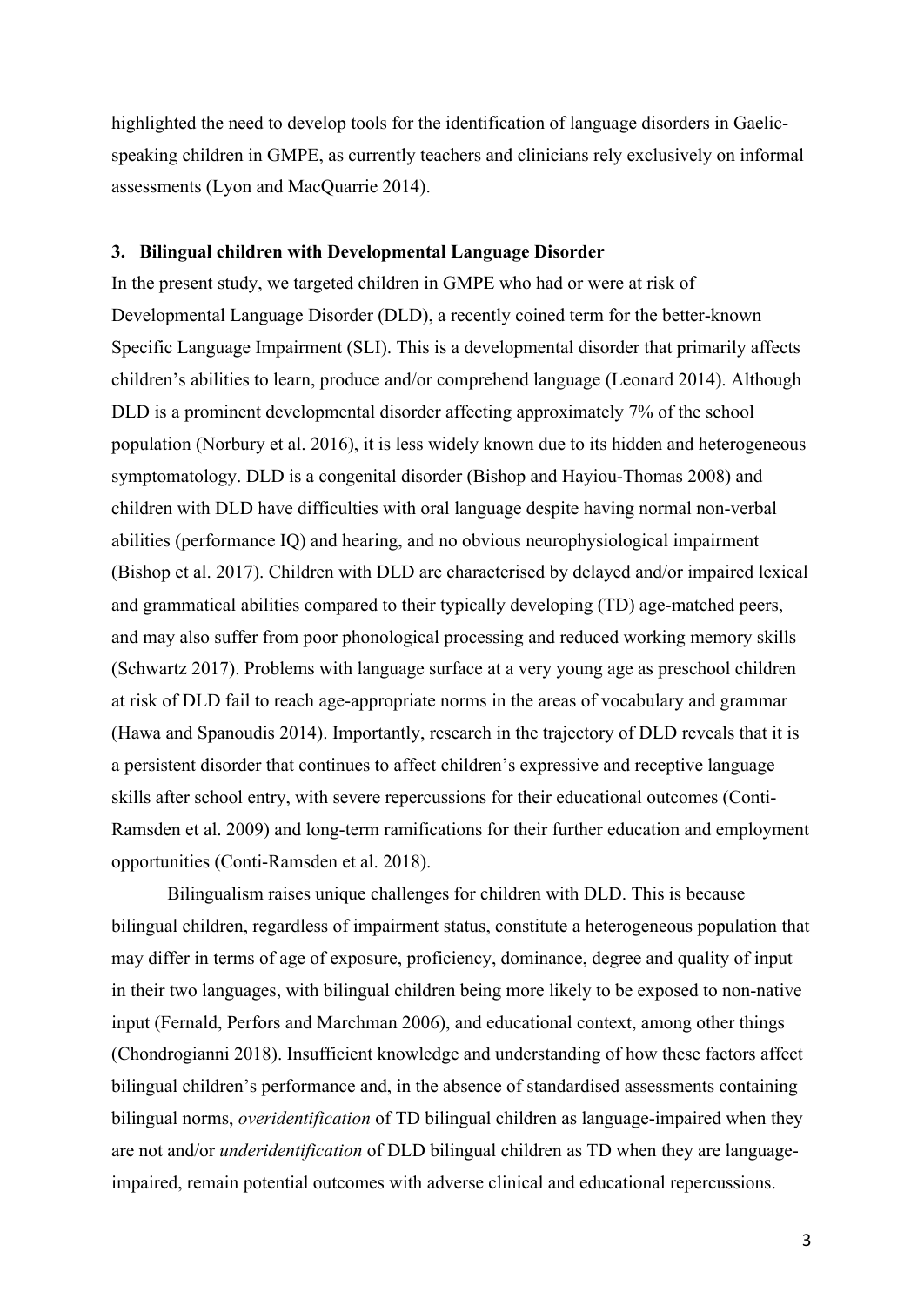What is now better understood is that assessments standardised with monolinguals are usually not suitable for assessing the language abilities of bilingual children (Gathercole 2013; Paradis 2010). This is because when bilingual children with typical development are tested on assessments standardised with monolingual children, they tend to perform within monolingual norms for children with DLD, especially when their exposure to the second language (English in this case) is limited, because the language of schooling or testing may differ from the majority language (English in this case) (Marinis and Chondrogianni 2010; Paradis 2010). Depending on the language area being tested and on the language combination, it may take up to six years for bilingual children in English mainstream education to reach age-appropriate monolingual norms (Paradis and Jia 2017). Therefore, understanding the factors that modulate bilingual development across different language combinations and in different educational contexts is of major clinical and educational importance.

#### **4. Bilingual children with DLD in immersion education**

Despite the increase in the number of children who become bilingual through immersion education in the UK (Hickey, Lewis and Baker, 2014; MacQuarrie and Lyon 2018), our understanding of how the educational system interacts with the child's language or learning disability is unclear. Research in this area is both sparse and has given rise to mixed results (Genesee and Fortune 2014). Bruck (1982) examined the literacy and academic achievement outcomes of English-speaking children with language learning disabilities in French immersion and found that they performed at a similar level as counterparts with the same disability in English-only schools. Importantly, the immersion pupils, regardless of language disability, had acquired significantly higher levels of L2 proficiency than students in the monolingual L1 programme who had had conventional L2 instruction. Thomas, Collier and Collier (2011) examined the reading and mathematics achievement of pupils identified with specific learning disabilities or specific language impairment in Grades 3 to 8 attending twoway immersion programs in the United States. Using criterion-referenced and end-of-grade state assessments, they found that the special needs students in the immersion programmes outperformed their peers who were not in these programmes in both reading and maths. Similarly, To, Law and Li (2012) found that Cantonese-speaking children with language disorders attending Putonghua (a Chinese dialect)-medium schools showed similar improvement in their language abilities as their TD peers. These results offer converging evidence that immersion programmes can benefit students with special educational needs in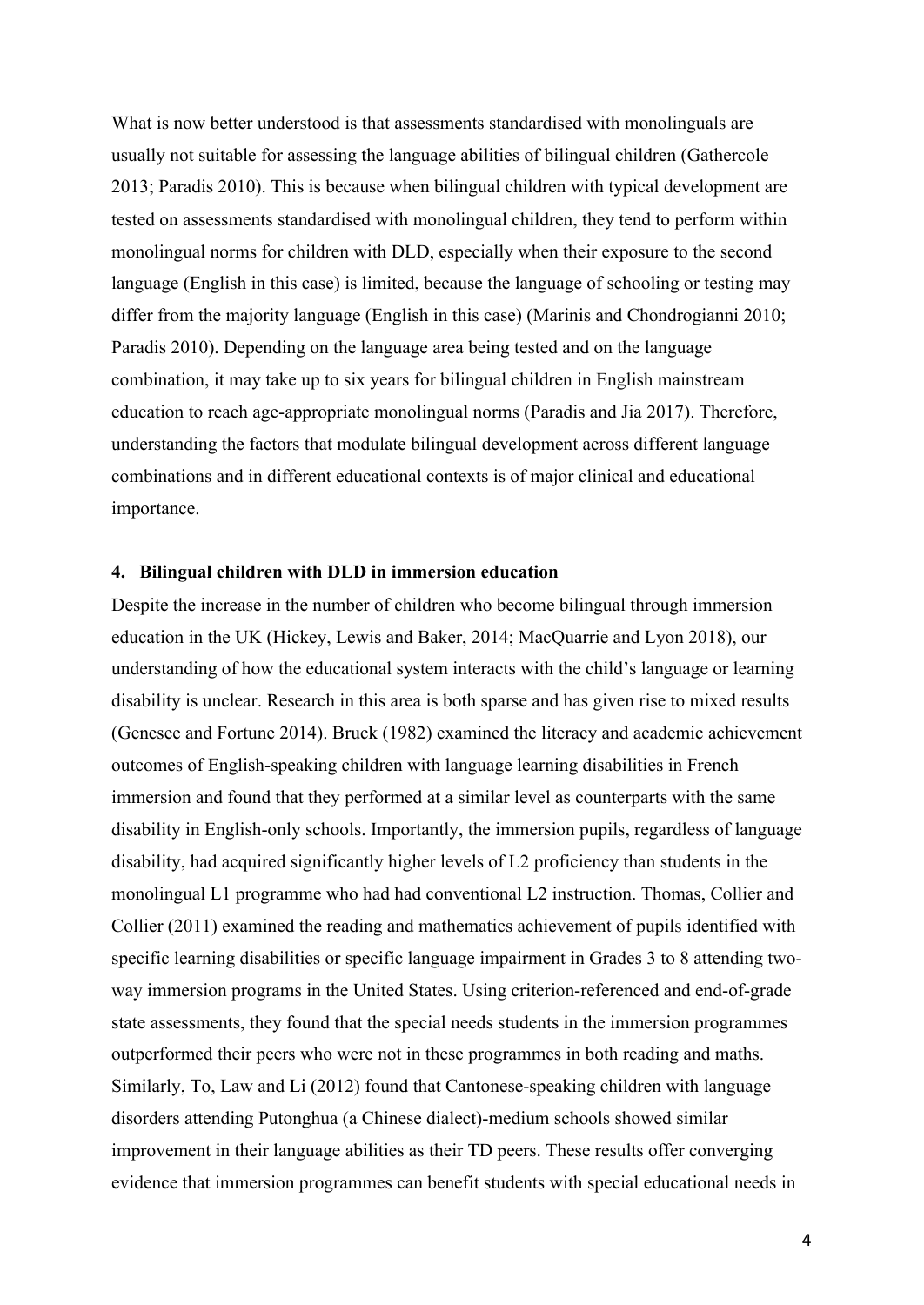acquiring language. These results, in combination with further much needed research in this area, can help us dispel misconceptions regarding the relationship between bilingualism and DLD. One such myth is that children with DLD cannot become fully functional bilingual individuals due to limitations in their processing space and cognitive capacity, which are reserved to one but not more languages (Paradis and Govindarajan 2018).

# **5. Present study: Supporting children with typical development and DLD in GMPE in Scotland**

The overarching aim of the present project was to develop Gaelic language assessments for children attending GMPE. These assessments were constructed following the guidelines for the development of the Language Impairment Testing in Multilingual Settings (LITMUS) tasks of the European COST Action IS0804 (2008–13) 'Language impairment in a multilingual society: Linguistic patterns and the road to assessment' (Armon-Lotem, de Jong and Meir 2015). These assessments targeted language areas that have been shown to be vulnerable in children with DLD (single word vocabulary comprehension and production, morphosyntax, narrative ability). At the same time, they offer broad enough guidelines to allow for tasks to target language-specific properties rather than simply translate existing English language tasks. Different LITMUS tasks have already been created across approximately thirty languages of different language families (e.g. Germanic, Semitic and Romance) and community size (e.g. English v. Irish). Gaelic is a welcome addition to this increasing number of LITMUS assessments.

## **5.1 Vocabulary**

Children with DLD are characterised by delayed or impaired lexical abilities, which can potentially serve as an early identification measure of language impairment, when used in conjunction with other measures (Spaulding, Hosmer and Schechtman 2013). Children with DLD may also display weak or divergent semantic networks compared to their TD agematched peers (McGregor et al. 2002). Bilingual children with typical development tested in one of their two languages appear to know fewer words than their TD age-matched peers and may perform within the range of monolingual children with DLD (Chondrogianni and Marinis 2011). To date, existing single word vocabulary assessments are available for English, and some of them have also been standardised with bilingual children with English as an additional language (Dunn et al. 2006). However, there are currently no vocabulary assessments for Gaelic. Given that bilingual children's lexical knowledge may be distributed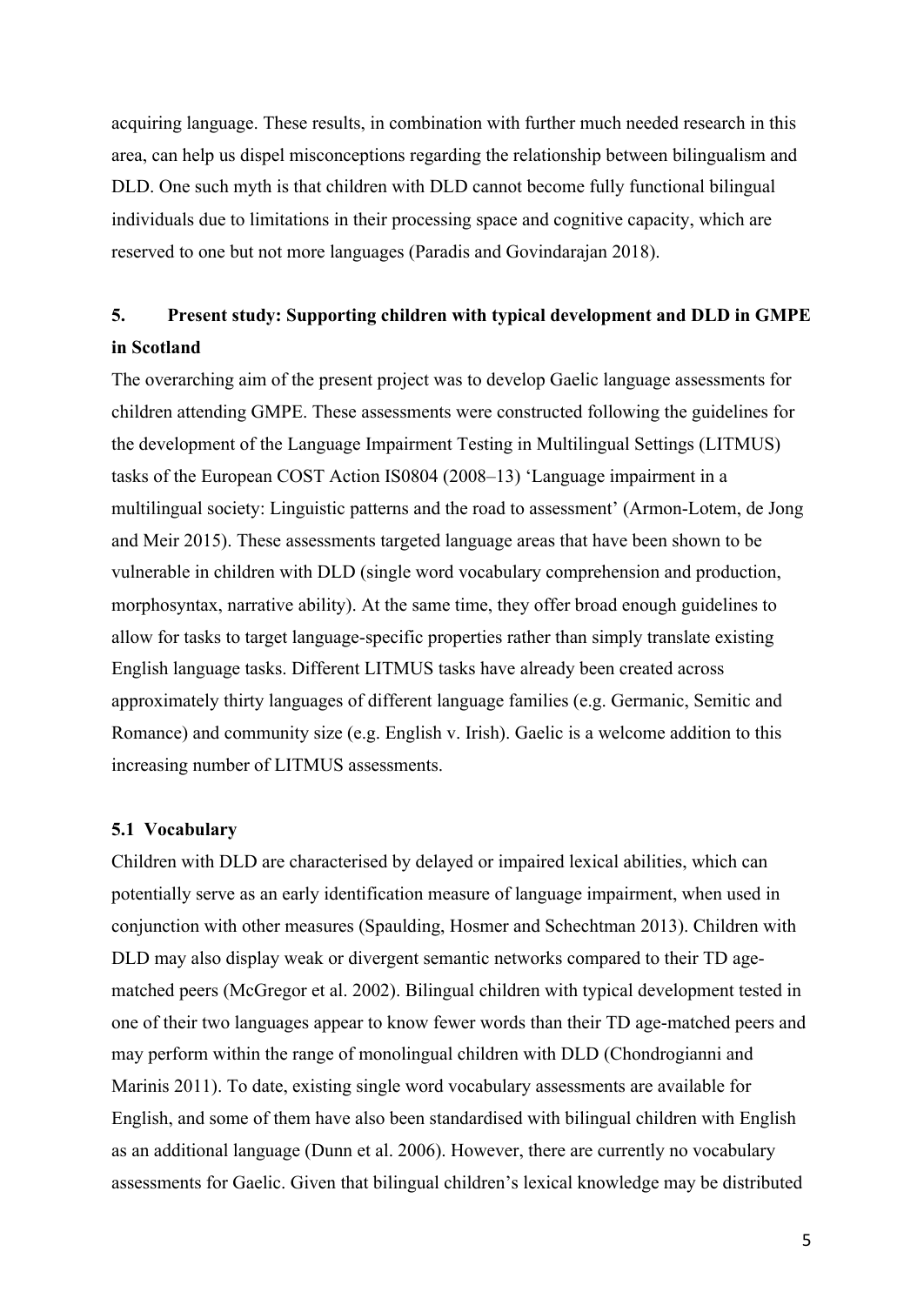across their two languages (Hoff and Core 2013), not having appropriate assessments for these children renders the domain of lexical development a potential candidate for misidentification of language impairment in bilingual children, with important clinical and educational implications. This is an area that the present study addressed by developing a novel single word vocabulary comprehension and production task for Gaelic following the LITMUS Crosslinguistic Lexical Task (CLT) developed by Haman, Łuniewska and Pomiechowska (2015). The Gaelic CLT was constructed following a three-step process. First, we asked 20 highly proficient speakers of Gaelic to name approximately 350 pictures depicting objects (nouns) and actions (verbs). The same participants were also asked to state when they thought they had acquired these Gaelic words (Łuniewska et al. 2019). At a second stage, the pictures with the higher name agreement were rated on the basis of their morphological and phonological complexity by a Gaelic language scholar, and a complexity index was computed (CI). As a third and final step, we computed a score for each word on the basis of their CI and their age of acquisition (AoA). Using this score, we selected the targets and potential semantic and/or AoA distractors to construct the production and comprehension versions of the Gaelic CLT (Chondrogianni, Butcher and Cox 2018). For example, a noun such as *seilcheag* 'snail' received high complexity and AoA scores, whereas the word *bròg* 'shoe' received low complexity and AoA scores (see more in section 5.4.2).

## **5.2 Morphosyntactic abilities**

Morphology and syntax are the two language areas whose development is particularly vulnerable in children with DLD (Leonard 2014). However, there are differences in which linguistic properties are vulnerable across languages. For example, tense and agreement verbal morphology are particularly problematic for English-speaking children with DLD, both monolingual and bilingual, regardless of the educational context (Chondrogianni and Kwon 2019; Paradis and Jia 2017) to such a degree that they are considered *clinical markers* (Rice and Wexler 1996). That is, performance on tense and agreement alone (third person *-s*, past tense *-ed*, copula and auxiliary *BE*) can differentiate TD from DLD children. In contrast, in languages with a richer morphology compared to English, such as Italian, Greek or Spanish, tense and agreement morphology are not considered clinical markers (Leonard 2014).

To date, we know very little about the developmental trajectory of Gaelic in children whose first language is Gaelic or who learn Gaelic through immersion. Hence, the aim of the present study was twofold: to document the development of various areas of Gaelic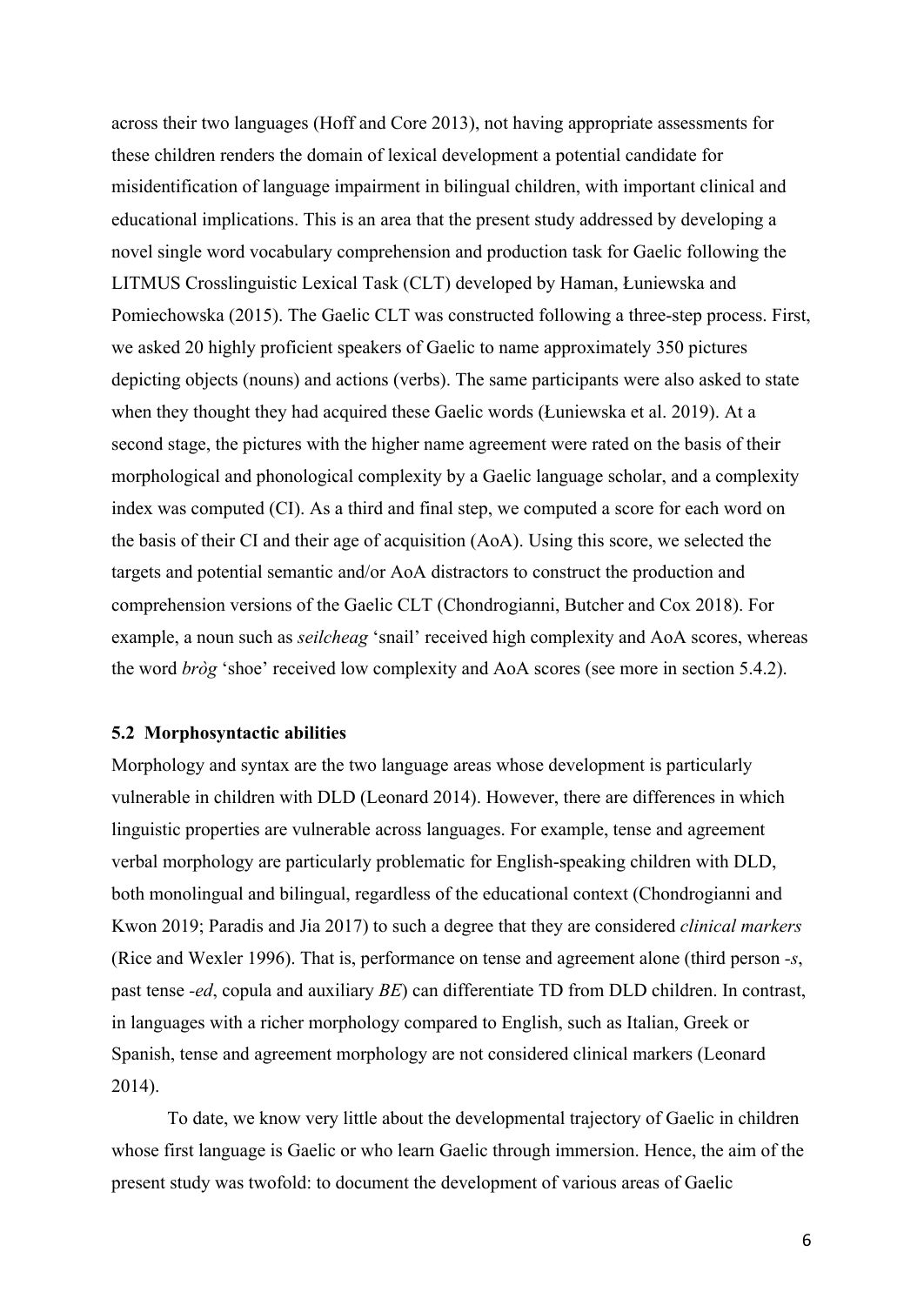morphosyntax in TD and DLD children after at least one year of formal immersion to Gaelic, and to identify linguistic aspects of Gaelic that are potentially problematic for children with DLD attending GMPE. We addressed these aims by adopting the guidelines of the LITMUS sentence repetition task (SRT) (Marinis and Armon-Lotem 2015) to develop a similar task in Gaelic, and we targeted areas of Gaelic that could potentially be problematic given the existing literature on the development of morphosyntax in other Celtic languages, such as Welsh (Chondrogianni and John 2018). In an SRT, participants hear a sentence and are asked to repeat it. Performance can be evaluated on the basis of verbatim repetitions, proportion of errors and/or whether or not participants preserved the target structure. We targeted areas of morphosyntax specific to Gaelic, such as Verb-Subject-Object word order, as well as more complex structures, such as relative clauses and question formation, which have been independently shown to be problematic in children with DLD (Leonard 2014; Schwartz 2017). Table 1 presents examples of the structures targeted in the Gaelic SRT.

| <b>Structure</b>                  | Sample sentence                                                   |
|-----------------------------------|-------------------------------------------------------------------|
| (6 Items per structure)           |                                                                   |
| VSO                               | Ruith e dhachaigh bhon sgoil feasgar an-dè.                       |
|                                   | he home<br>from the school afternoon yesterday<br>ran             |
|                                   | He ran home from school yesterday afternoon.                      |
| VSO with negation                 | Cha do sheinn e leis a' chòisir an-dè.                            |
|                                   | did not sing he with the choir yesterday                          |
|                                   | He did not sing with the choir yesterday.                         |
| VSO modal                         | Dh'fheumainn na leabhraichean a leughadh san leabaidh.            |
|                                   | I would have the books<br>to read<br>in the bed                   |
|                                   | I would have to read the books in bed.                            |
| Passives                          | Chaidh na h-ùbhlan ithe leis a' chlachair.                        |
|                                   | the apples eaten with the builder<br>went                         |
|                                   | The apples were eaten by the builder.                             |
| Sentinel adjuncts                 | Ma ghlanas tu na soithichean, thèid sinn dhan tràigh a dh'aithghe |
|                                   | you the dishes, will go we to the beach sool<br>if clean          |
|                                   | If you do the dishes, we will go to the beach soon.               |
| Object relative clauses           | Chòrd an geama a chluich na balaich an-dè riutha.                 |
|                                   | enjoyed the game   played the boys   yesterday to them            |
|                                   | The boys enjoyed the game they played yesterday.                  |
| Questions ( $D\hat{e}/C\hat{o}$ ) | am balach ris an coinnich am post aig an doras?<br>Cò             |
|                                   | Which the boy to meet the postman at the door?                    |
|                                   | Which boy will the postman meet at the door?                      |

Table 1. Structures and sample sentences targeted in the Gaelic version of the LITMUS-SRT

## **5.3 Narrative development**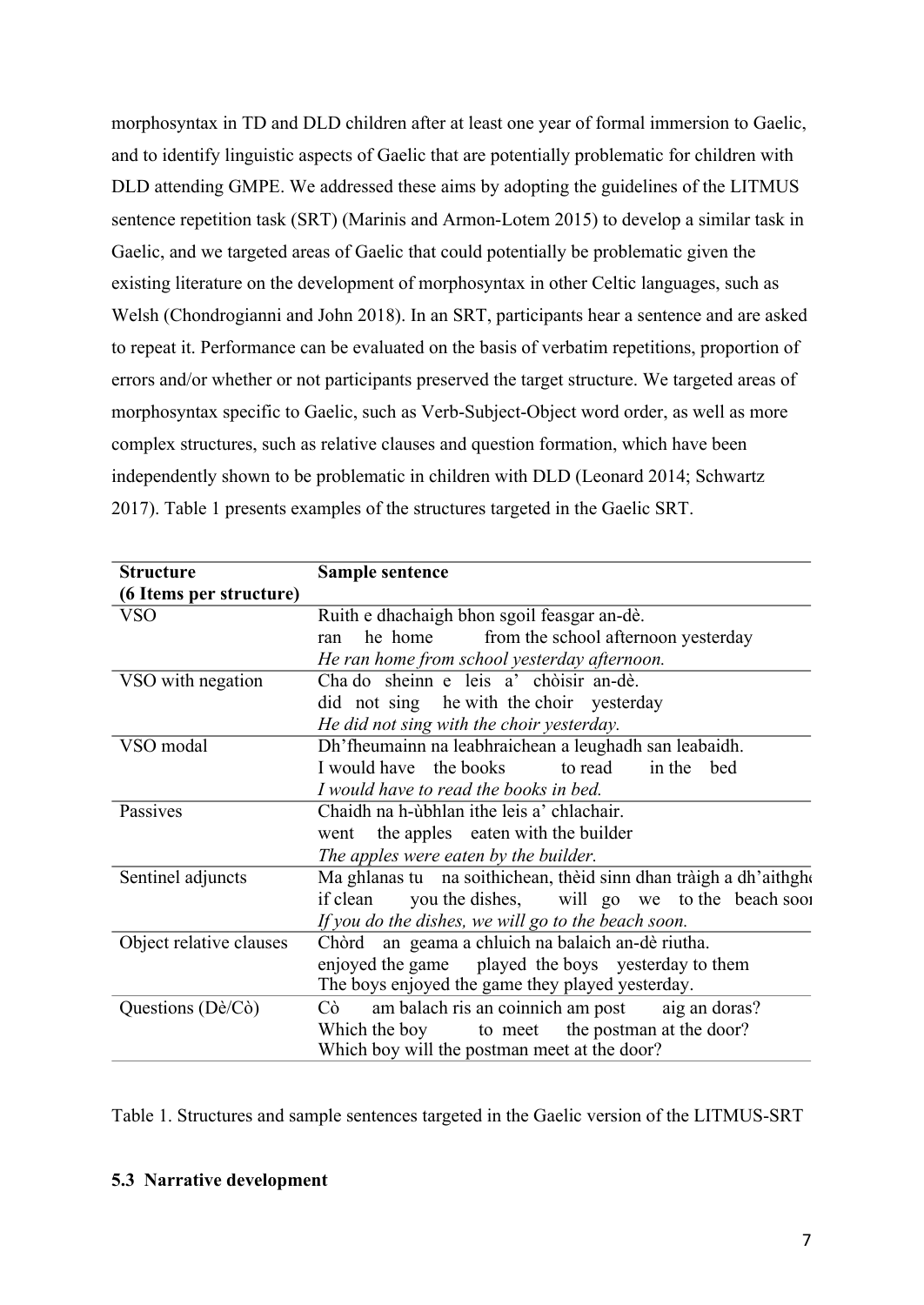Narrative skills are important for later success in school, even in subjects not related to language, such as mathematics. The ability to construct and tell a story draws not only on linguistic competence but also on cognitive and pragmatic abilities, what has been coined as macrostructure. These abilities develop during the early school years and become more complex and elaborate throughout childhood. Children with DLD have been shown to have problems not only with microstructure, as expected given their compromised language abilities, but also with macrostructure, that is the ability to construct elaborate narratives. In the present study, we adapted to Gaelic the four narratives developed in the COST Action IS0804 known as Multilingual Assessment Instrument for Narratives (LITMUS-MAIN) (Gagarina et al. 2015). LITMUS-MAIN involves story-telling and retelling with the use of child-friendly visual prompts. Children were assessed on story grammar, namely children's ability to structure stories with different episodes, where they stated the goal, attempts and outcomes of the protagonists' actions, their mental state and thoughts, as well as on comprehension questions targeting the content of the story.

#### **5.4 Preliminary results**

In the following section, we present some preliminary results on children's performance on the comprehension and production of single word vocabulary of the Gaelic-CLT. We asked the following research questions.

- 1. Is bilingual children's performance on Gaelic single word vocabulary modulated by word class (nouns v. verbs) and modality (comprehension v. production)?
- 2. How do children with DLD compare to their TD age-matched control on their vocabulary abilities?

## **5.4.1 Participants**

Fifty-six six- to eight-year-old children participated in the study. Children were attending Primary 2 and Primary 3 in GMPE in four different local authorities in Scotland. Thirty-two children were from English-only homes and twenty-one from English and Gaelic homes, and no parental questionnaires were returned for six children. Fifty-two children were classified as typically developing (mean age (in months): 88.2, range: 73-98, SD:6.9) and four as having or being at risk of DLD (mean age (in months): 88.3, range: 81-93, SD: 8.7). The DLD/at risk status of the children was confirmed by testing them in their dominant language (English), following the Royal College for Speech and Language Therapy recommendations on bilingual children (Stow and Pert 2015). To that end, we established the children's clinical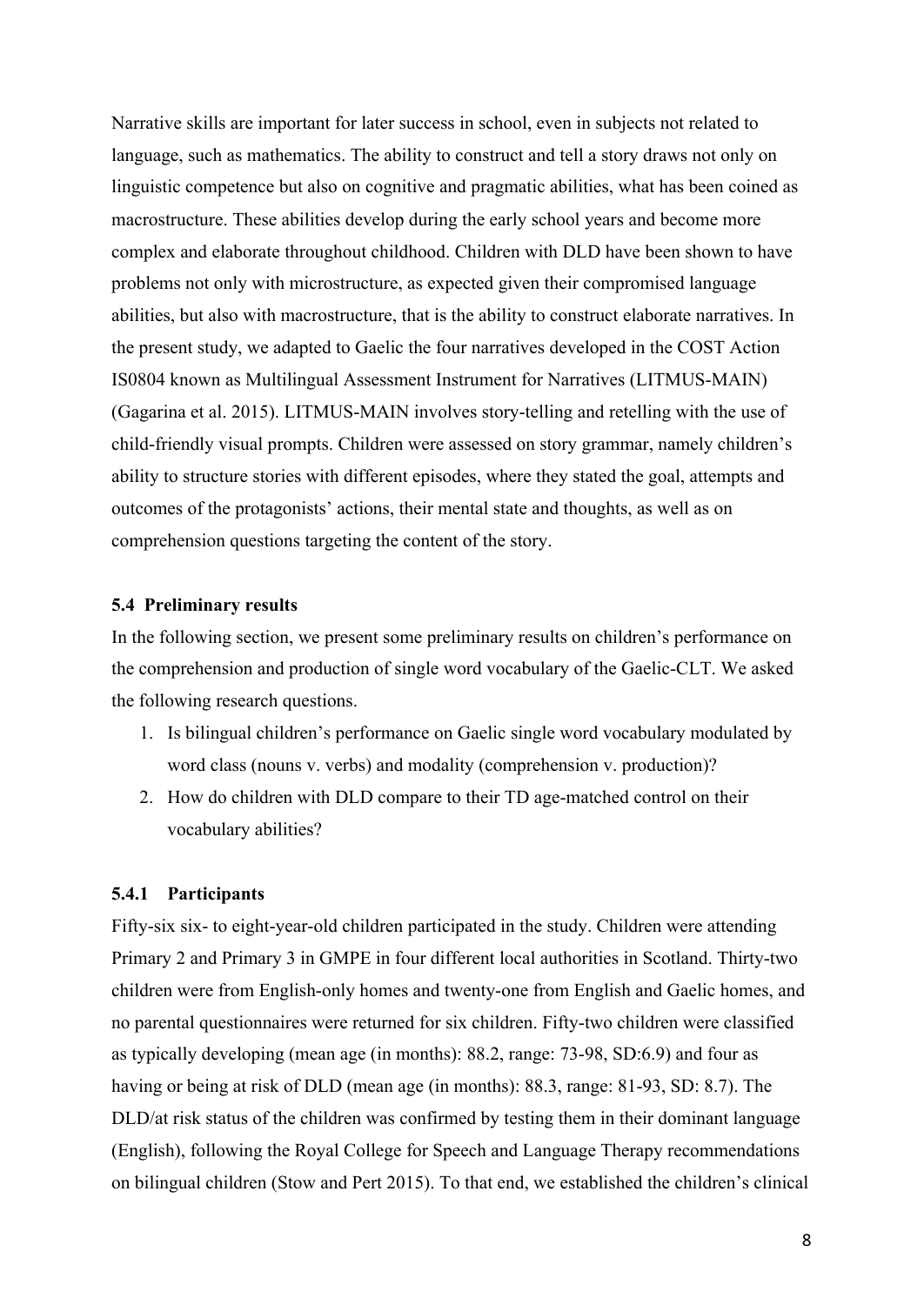status based on a combination of their performance on the CELF screener (Semel and Wiig 2017), as well as through the LITMUS parental questionnaire adapted to the GMPE context (Tuller 2015) and informal discussion with the teachers and parents at the school. We focused on primary school children attending P2 and P3 in GMPE, looking at their language abilities and their language history in both Gaelic and English, as we wanted to make sure that they had some exposure to Gaelic (at least one year at the time of testing).

#### **5.4.2 Materials**

To assess children's single word vocabulary production and comprehension in Gaelic, we developed the Gaelic version (Chondrogianni et al. 2018) of the LITMUS-CLT (Haman et al. 2015) described in section 5.1. In the production task, children saw a panel with the picture of an object, or an action and they were asked to name it. In the comprehension task, children were shown a four-picture panel with objects or actions containing the target, two semantic distractors and an unrelated distractor. They would hear a word and they were asked to point to the picture that matched the word they heard. There were 64 items per modality (comprehension, production), 32 nouns and 32 verbs across modalities.

## **5.4.3 Procedure**

Children were tested in their schools in both English and Gaelic across four sessions by bilingual Gaelic-English-speaking research assistants. Ethical approval by the School of Philosophy, Psychology and Language Sciences of the University of Edinburgh and permission by the relevant local authorities was obtained at the beginning of the study.

## **5.4.4 Results**

Figure 1 presents children's performance on the production and comprehension of single word vocabulary in Gaelic.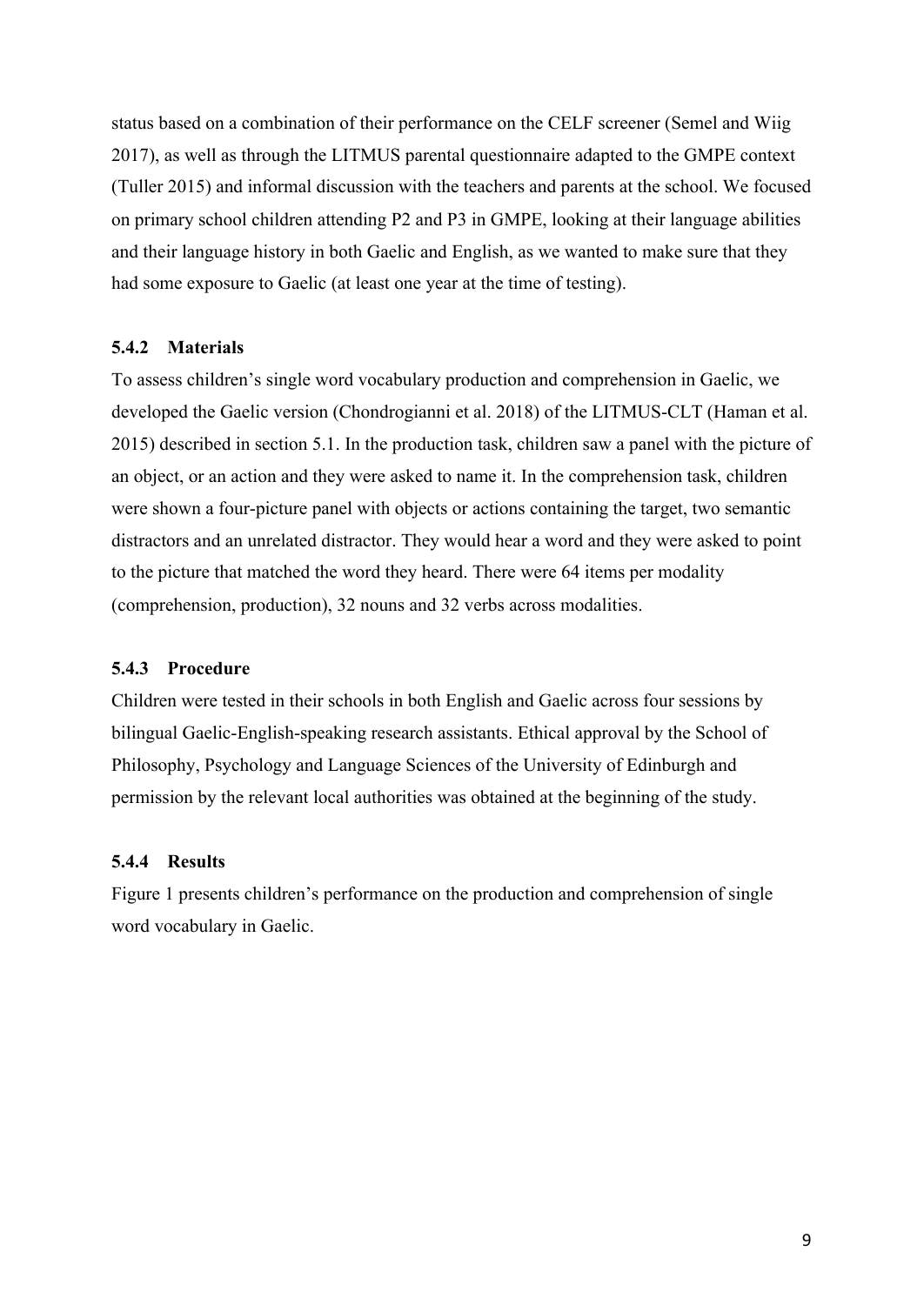

Figure 1. Production and comprehension of verbs and nouns by the Gaelic-English-speaking children with typical development (TD) and Developmental Language Disorder (DLD)

To examine whether the two groups differed on their vocabulary skills, we ran a repeatedmeasures ANOVA with word class (nouns, verbs) and modality (comprehension, production) as the within participants factors and Group (DLD, TD) as the between groups factor. Results showed a main effect of Modality  $(F(1,51) = 150.7, p < .0001, \eta^2 = .75)$ , Word Class  $(F(1,51)=12.54, p<0.001, \eta^2=19)$ , and a three-way interaction between Modality, Word class and Group ( $F(2,51)=8.6, p<0.1, \eta^2=0.09$ ). The interaction was due to the TD children having higher accuracy on nouns vs. verbs on both the comprehension and production task  $(F(1, 49)=91.38, p<.0001, \eta^2=0.65)$ , whereas the DLD children did not show a difference between nouns and verbs in either the production or the comprehension task  $(F(1,2)=.53,p-$ .54, $\eta^2$ =.21). Overall, both groups had higher accuracy on the comprehension compared to the production task (DLD: F(1,3)=30.02,p<.05, $\eta^2$ =.94; TD: F(1,49)= 674.91,p<.0001, $\eta^2$ =.93).

## **6. Discussion**

The goal of the research project briefly presented here was to assess the language abilities of typically developing and language-impaired children attending GMPE in Scotland by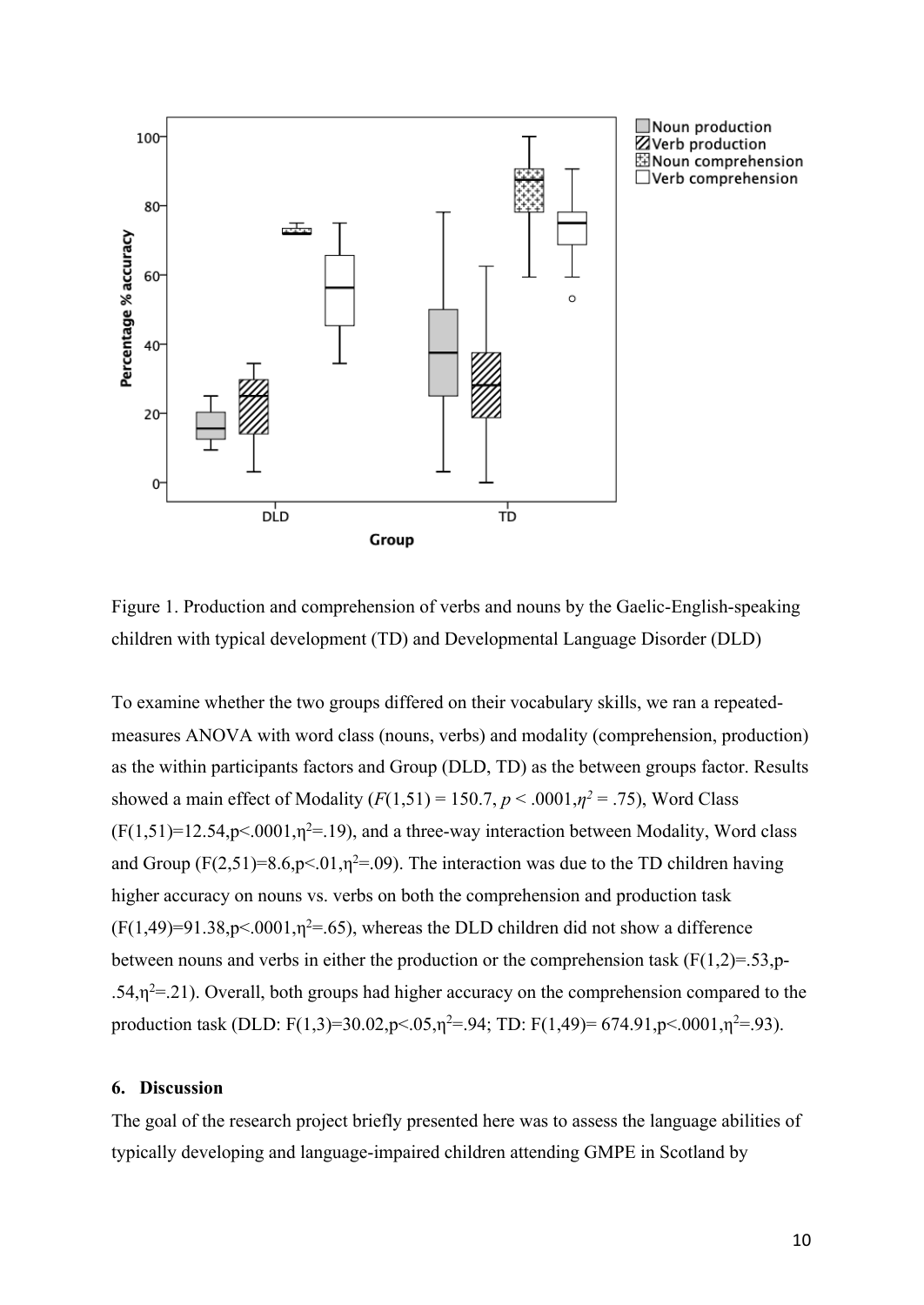developing level-appropriate language tasks, especially for Gaelic. Bilingualism raises unique challenges for children with DLD, as well as for educators and clinicians that interact with bilingual children. This is due to a multiplicity of frequently interrelated factors. Among other things, these may be parents' and professionals' incomplete knowledge about how specific language combinations affect bilingual language development or how bilingual development is expected to surface even in TD children. Lack of age-appropriate language assessments to evaluate children's language abilities across their two languages may lead to delay to refer the child for further evaluation, or to overrepresent children in evaluation/treatment. The development of new Gaelic language assessments and the preliminary results on lexical development in TD and DLD children is, therefore, of eminent importance.

Given the paucity of language assessments targeting Gaelic, we wanted to develop linguistically informed assessments for Gaelic that would not constitute mere translations of existing English language assessments. Second, to understand which areas of Gaelic are problematic for children with DLD, we need to know first how Gaelic develops in TD children attending GMPE. We, therefore, tested both TD and DLD children of the same age and language background. In the present study, we also focused only on children from Gaelic or English background, having to exclude children speaking other languages to ensure that we are getting a clear picture of the development of English and Gaelic.

The preliminary results of the Gaelic CLT (Chondrogianni et al. 2018) developed for this Bòrd na Gàidhlig-funded project showed that DLD children knew fewer words in Gaelic than their TD peers in GMPE, a finding in line with what has been reported about the language abilities of DLD children acquiring different languages (Schwartz 2017). Both groups also exhibited better comprehension than production skills. Interestingly, the TD children had better knowledge of nouns compared to verbs regardless, a finding reported in other languages (Haman et al. 2015), but this was not the case with the DLD children. Given the small sample size, this is a finding that would need to be better confirmed in future research. Importantly, no group showed ceiling performance on these tasks, which suggests that the assessments have the potential to capture developmental differences beyond P2 and P3 that need to be further investigated in future studies.

## **7. Conclusions and future directions**

The development of language- and age-appropriate material that address the specific needs of bilingual children in GME remains an urgent issue. The present study tried to address this

11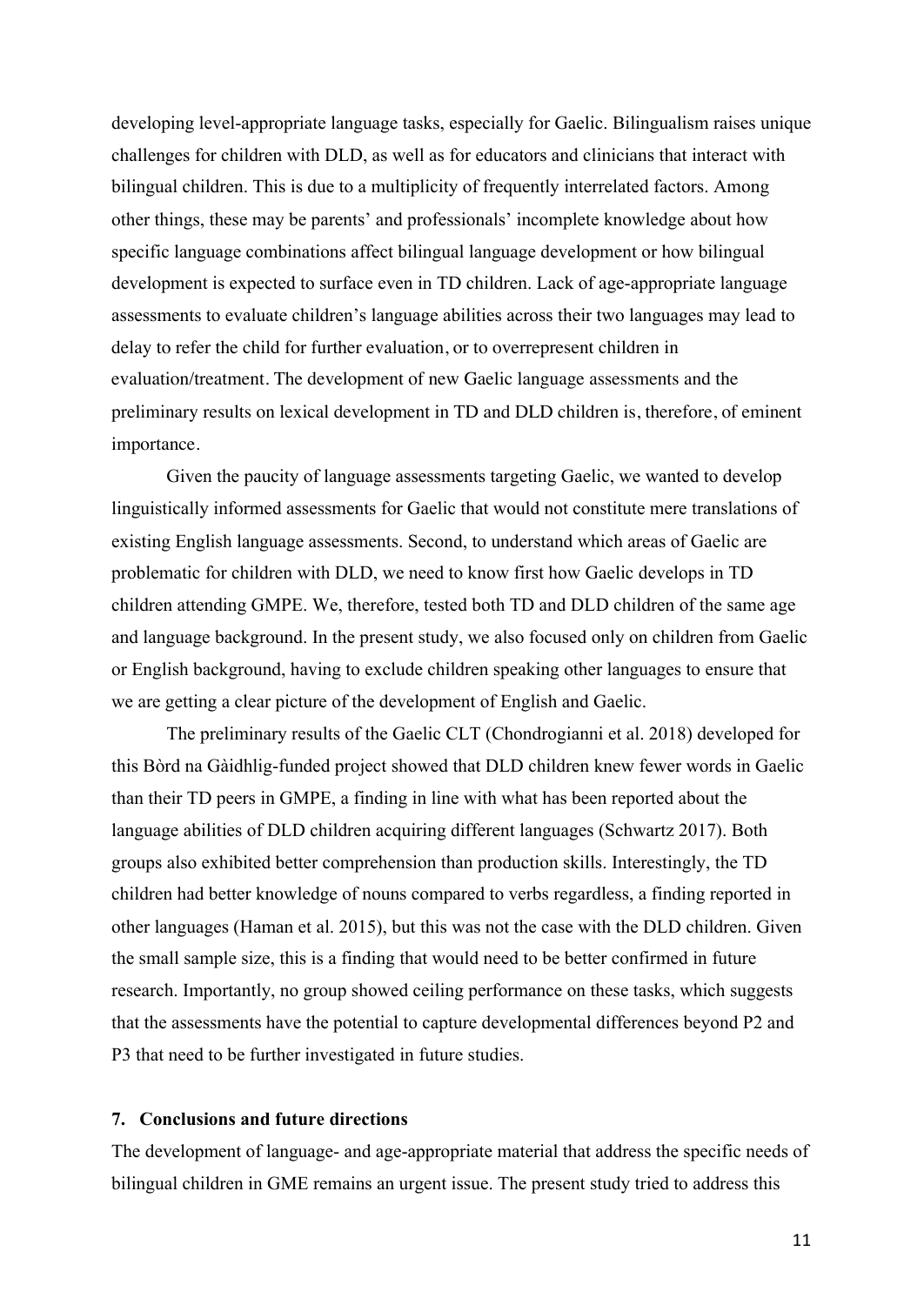gap by focusing on children with DLD in the first three years of GMPE. In the first step towards this direction, we focused on children attending GMPE from an English-speaking background in a small-scale study. Given the promising evaluative and diagnostic potential of the assessments developed in this project, we will seek in future studies to extend them to older children attending P4-P7 to establish when TD children in GMPE reach ceiling performance on these assessments. We also plan to test a larger sample of children with DLD and with potentially other disorders to fully unravel the diagnostic potential of these assessments.

## **References**

- ARMON-LOTEM, Sharon, DE JONG, Jan and MEIR, Natalia (2015). *Assessing Multilingual Children: Disentangling Bilingualism from Language Impairment*. Bristol: Multilingual Matters.
- BISHOP, D. V. M. and HAYIOU-THOMAS, M. E. (2008). 'Heritability of specific language impairment depends on diagnostic criteria'. *Genes, Brain and Behavior*, 7(3), 365–72.
- BISHOP, Dorothy V. M., et al. (2017). 'Phase 2 of CATALISE: a multinational and multidisciplinary Delphi consensus study of problems with language development: Terminology'. *Journal of Child Psychology and Psychiatr*y, 58(10), 1068–80.
- BÒRD NA GÀIDHLIG (2018). *Dàta Foghlaim Ghàidhlig / Gaelic Education Data 2017–18*. Inverness: Bòrd na Gàidhlig.
- CHONDROGIANNI, Vasiliki, BUTCHER, Morna and COX, Richard A. V. (2018). *LITMUS-Crosslinguistic Lexical Task for Gaelic*. Edinburgh.
- CHONDROGIANNI, Vasiliki and JOHN, Nerys (2018). 'Tense and plural formation in Welsh– English bilingual children with and without language impairment'. *International Journal of Language and Communication Disorders*, 53(3), 495–514.
- CHONDROGIANNI, Vasiliki and KWON, Hyowon (2019). 'The development of English tense and agreement in Welsh-speaking bilingual children with and without specific language impairment'. *Applied Psycholinguistics*, 40, 821–52.
- CHONDROGIANNI, Vasiliki and MARINIS, Theodoros (2011). 'Differential effects of internal and external factors on the development of vocabulary, tense morphology and morphosyntax in successive bilingual children'. *Linguistic Approaches to Bilingualism*, 1(3), 223–48.
- CHONDROGIANNI, Vasiliki and MARINIS, Theodoros (2012). 'Production and processing asymmetries in the acquisition of tense morphology by sequential bilingual children'.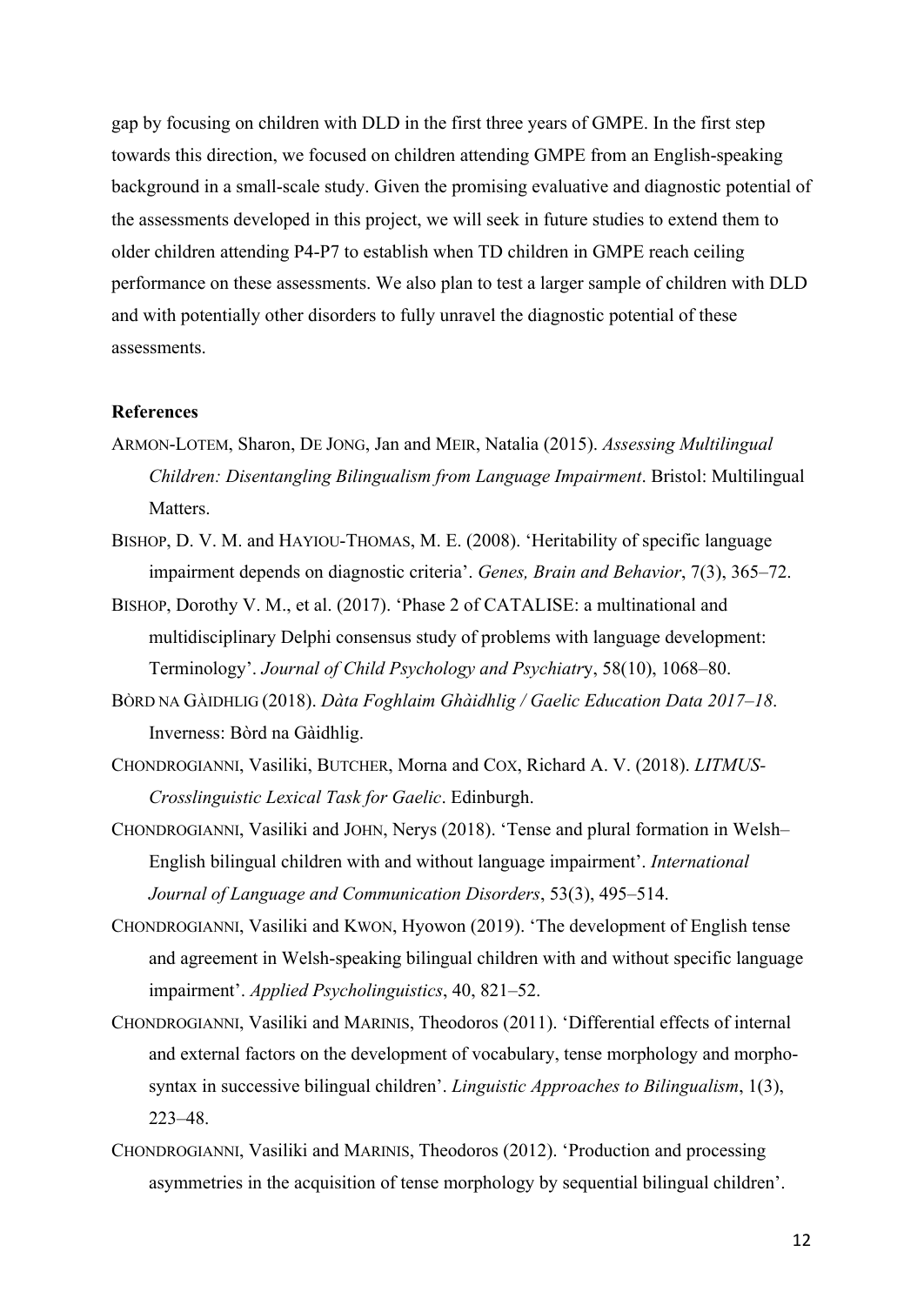*Bilingualism*, 15(1), 5–21.

- CHONDROGIANNI, Vasiliki (2018). 'Child L2 acquisition', in *Bilingual Cognition and Language*, ed. by David Miller et al., 103–26. Amsterdam: John Benjamins.
- CONTI-RAMSDEN, Gina, et al. (2009). 'Specific language impairment and school outcomes. I: Identifying and explaining variability at the end of compulsory education'. *International Journal of Language & Communication Disorders*, 44(1), 15–35.
- CONTI-RAMSDEN, Gina, et al. (2018). 'Education and employment outcomes of young adults with a history of developmental language disorder'. *International Journal of Language & Communication Disorders*, 53(2), 237–55.
- DUNN, Lloyd M., et al. (2006). *The British Picture Vocabulary Scale*. 3rd edn. London: Pearson Education.
- FERNALD, Anne, PERFORS, Amy and MARCHMAN, Virginia A. (2006). 'Picking up speed in understanding: Speech processing efficiency and vocabulary growth across the 2nd year'. *Developmental Psychology*, 42(1), 98–116.
- GAGARINA, Natalia et al. (2015). 'Assessment of narrative abilities in bilingual children', in ARMON-LOTEM, Sharon, DE JONG, Jan and MEIR 2015, 243–76.
- GATHERCOLE, Virginia C. Mueller, ed. (2013). *Issues in the Assessment of Bilinguals*. Bristol: Multilingual Matters.
- GENESEE, Fred and FORTUNE, Tara W. (2014). 'Bilingual education and at-risk students'. *Journal of Immersion and Content-Based Language Education*, 2(2), 196–209.
- HAMAN, Ewa, ŁUNIEWSKA, Magdalena and POMIECHOWSKA, Barbara (2015). 'Designing cross-linguistic lexical tasks (CLTs) for bilingual preschool children', in ARMON-LOTEM, DE JONG and MEIR 2015, 196–240.
- HAWA, Vera V. and SPANOUDIS, George (2014). 'Toddlers with delayed expressive language: An overview of the characteristics, risk factors and language outcomes'. *Research in Developmental Disabilities*, 35(2), 400–07.
- HICKEY, Tina M., LEWIS, Gwyn and BAKER, Colin (2014). 'How deep is your immersion? Policy and practice in Welsh-medium preschools with children from different language backgrounds'. *International Journal of Bilingual Education and Bilingualism*, 17(2), 215–34.
- HOFF, Erika and CORE, Cynthia (2013). 'Input and Language Development in Bilingually Developing Children'. *Seminars in Speech and Language*, 34(4), 215–26.
- LEONARD, Laurence B. (2014). 'Children with specific language impairment and their contribution to the study of language development'. *Journal of Child Language*, 41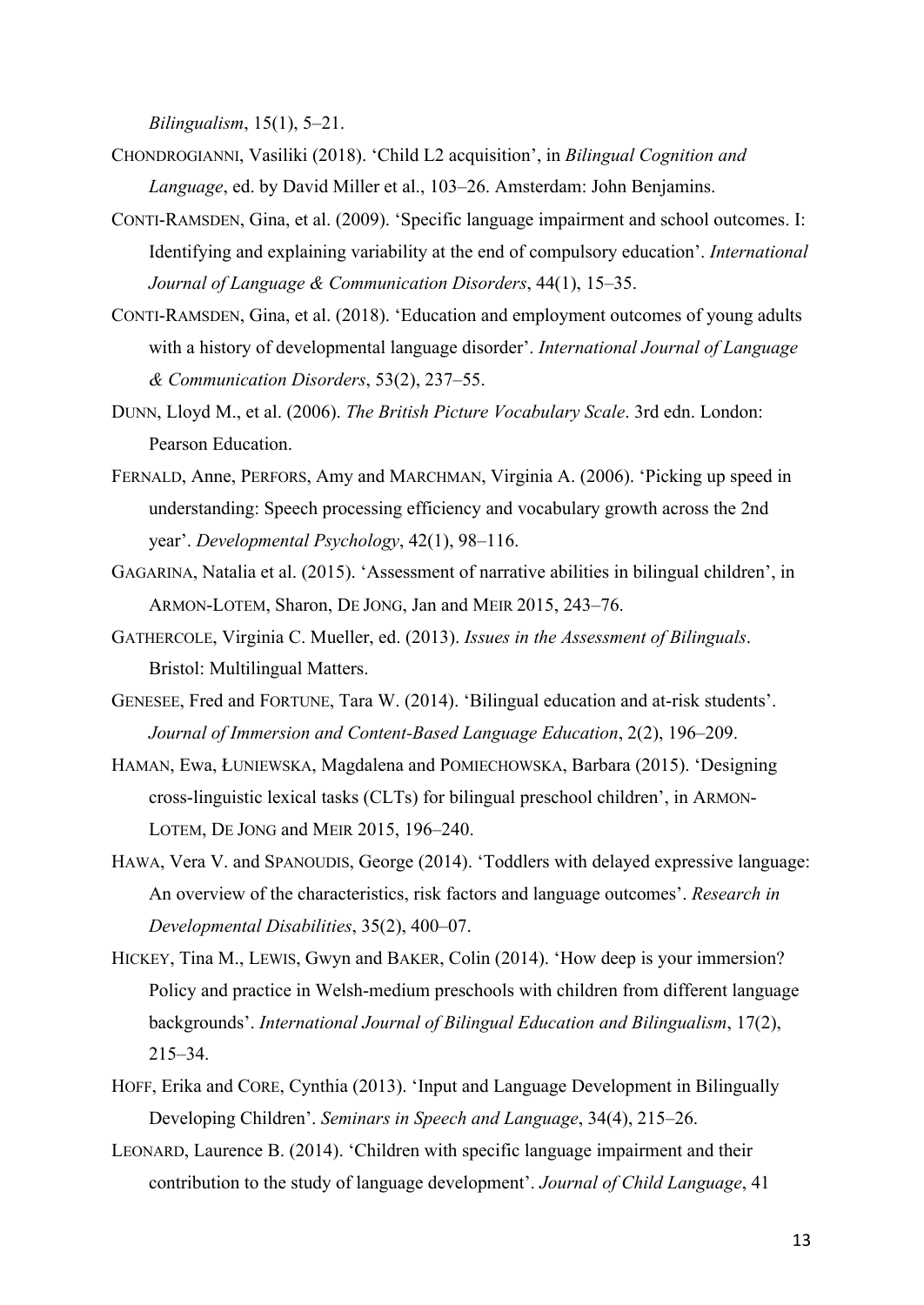Suppl. 1(0 1), 38–47.

- ŁUNIEWSKA, Magdalena, et al. (2019). 'Age of acquisition of 299 words in seven languages: American English, Czech, Gaelic, Lebanese Arabic, Malay, Persian and Western Armenian'. *PLOS ONE*, 14(8), e0220611.
- LYON, Fiona (2011). *Early intervention in Gaelic-medium education: Creating and evaluating a tool for assessing phonological awareness*. University of Strathclyde.
- LYON, Fiona, and MACQUARRIE, Sarah (2014). 'Assessment of reading skills in Gaelicmedium education: Exploring teachers' perceptions and present practice'. *Educational & Child Psychology*, 31:2, 21–32.
- MCLEOD, Wilson (2020). *Gaelic in Scotland: Policies, Movements, Ideologies*. Edinburgh: EUP.
- MACLULLICH, Archie (2013). *Audit on additional support needs in Gaelic-medium education and staff training needs analysis.* Inverness: Bòrd na Gàidhlig.
- MACQUARRIE, Sarah and LYON, Fiona (2019). 'A consideration of the inequalities apparent in Gaelic medium education linked to appropriate language assessment: an outline of the field and potential future directions'. *Educational Review*, 71:3, 1–12.
- MARINIS, Theodoros and CHONDROGIANNI, Vasiliki (2010). 'Production of tense marking in successive bilingual children: When do they converge with their monolingual peers?' *International Journal of Speech-Language Pathology*, 12(1),19–28.
- MARINIS, Theodoros and ARMON-LOTEM, Sharon (2015). 'Sentence repetition', in ARMON-LOTEM, DE JONG and MEIR 2015, 95–123.
- MCGREGOR, Karla K. et al. (2002). 'Semantic Representation and Naming in Children With Specific Language Impairment'. *Journal of Speech, Language, and Hearing Research*, 45(5), 998–1014.
- NATIONAL RECORDS OF SCOTLAND (2015). *Scotland's Census 2011: Gaelic report (part 1)*. Edinburgh: National Records of Scotland.
- NORBURY, Courtney F., et al. (2016). 'The impact of nonverbal ability on prevalence and clinical presentation of language disorder: evidence from a population study'. *Journal of Child Psychology and Psychiatry*, 57(11), 1247–57.
- O'HANLON, Fiona, PATERSON, Lindsay and MCLEOD, Wilson (2012). *Language Models in Gaelic Medium Pre-School, Primary and Secondary Education*. Edinburgh: Soillse/The Scottish Government.
- PARADIS, Johanne (2010). 'The interface between bilingual development and specific language impairment'. *Applied Psycholinguistics*, 31(2), 227–52.